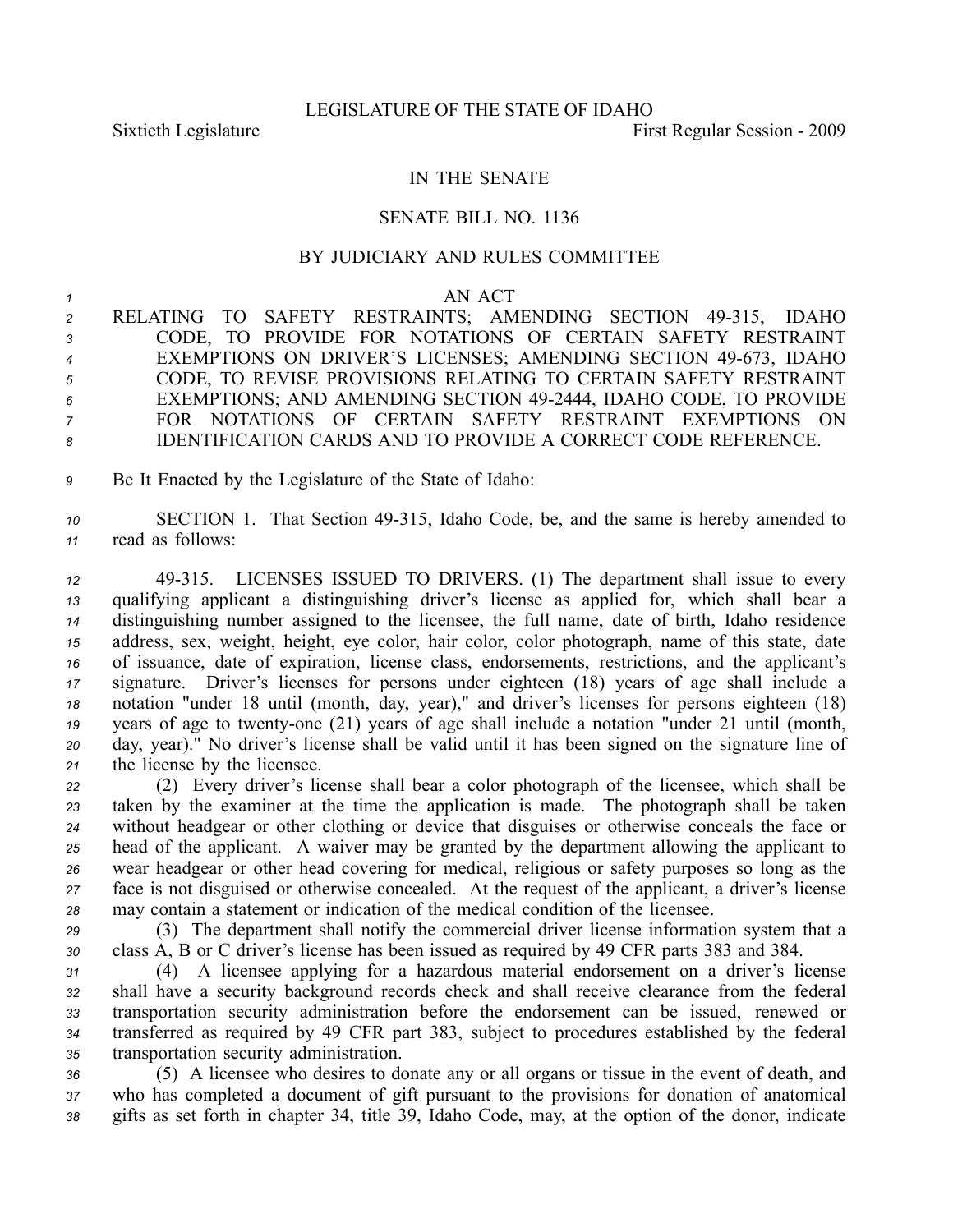this desire on the driver's license by the imprinting of the word "donor" on the license. The provisions of this subsection shall apply to licensees sixteen (16) years of age or older but less than eighteen (18) years of age if the requirements provided in chapter 34, title 39, Idaho Code, have been complied with and the donor indicates this desire be placed on the license.

 (6) A licensee who is <sup>a</sup> person with <sup>a</sup> permanen<sup>t</sup> disability may reques<sup>t</sup> that the notation "permanently disabled" be imprinted on the driver's license, provided the licensee presents written certification from <sup>a</sup> licensed physician verifying that the licensee's stated impairment qualifies as a permanent disability according to the provisions of section 49-117, Idaho Code.

 (7) A person applying for <sup>a</sup> license or renewal who presents written certification from <sup>a</sup> licensed physician verifying that the person qualifies as <sup>a</sup> person who is either entirely or partially exempt from the safety restraint requirements of section 49-673, Idaho Code, due to <sup>a</sup> medical condition, shall have the notation "safety restraint exemption" or "upper belt safety restraint exemption" imprinted on the back of the person's driver's license and the notation "MED" shall be imprinted in red on the front of the person's driver's license.

*<sup>15</sup>* SECTION 2. That Section 49673, Idaho Code, be, and the same is hereby amended to *<sup>16</sup>* read as follows:

17 49-673. SAFETY RESTRAINT USE. (1) Except as provided in section 49-672, Idaho Code, and subsection (2) of this section, each occupan<sup>t</sup> of <sup>a</sup> motor vehicle which has <sup>a</sup> gross vehicle weight of not more than eight thousand (8,000) pounds, and which was manufactured with safety restraints in compliance with federal motor vehicle safety standard no. 208, shall have <sup>a</sup> safety restraint properly fastened about his body at all times when the vehicle is in *<sup>22</sup>* motion.

- 
- *<sup>23</sup>* (2) The provisions of this section shall not apply to:
- *<sup>24</sup>* (a) An occupan<sup>t</sup> of <sup>a</sup> motor vehicle who possesses <sup>a</sup> written statement from <sup>a</sup> licensed *<sup>25</sup>* physician that he is unable for medical reasons to wear <sup>a</sup> safety restraint or any portion *<sup>26</sup>* thereof and who has in his possession <sup>a</sup> current Idaho driver's license or identification *<sup>27</sup>* card with <sup>a</sup> notation reflecting such safety restraint exemption;
- *<sup>28</sup>* (b) Occupants of motorcycles, implements of husbandry and emergency vehicles;

*<sup>29</sup>* (c) Occupants of seats of <sup>a</sup> motor vehicle in which all safety restraints are then properly *<sup>30</sup>* in use by other occupants of that vehicle; or

- *<sup>31</sup>* (d) Mail carriers.
- *<sup>32</sup>* (3) (a) A citation may be issued to:
- *<sup>33</sup>* (i) Any occupan<sup>t</sup> of the motor vehicle aged eighteen (18) years or older who fails *<sup>34</sup>* to wear <sup>a</sup> safety restraint as required in this section; and
- *<sup>35</sup>* (ii) The operator of the motor vehicle if the operator is aged eighteen (18) years *<sup>36</sup>* or older and any occupan<sup>t</sup> under eighteen (18) years of age fails to wear <sup>a</sup> safety *<sup>37</sup>* restraint as required in this section. For purposes of this paragraph (a)(ii), it shall *<sup>38</sup>* be deemed <sup>a</sup> single violation regardless of the number of occupants not properly *<sup>39</sup>* restrained.

 (b) A person issued <sup>a</sup> citation pursuan<sup>t</sup> to this subsection shall be subject to <sup>a</sup> fine of ten dollars (\$10.00), with five dollars (\$5.00) of such fine to be apportioned to <sup>42</sup> the catastrophic health care cost fund, as set forth in section 57-813, Idaho Code. A conviction under this subsection shall not result in violation point counts as prescribed in section 49326, Idaho Code, nor shall such <sup>a</sup> conviction be deemed to be <sup>a</sup> moving traffic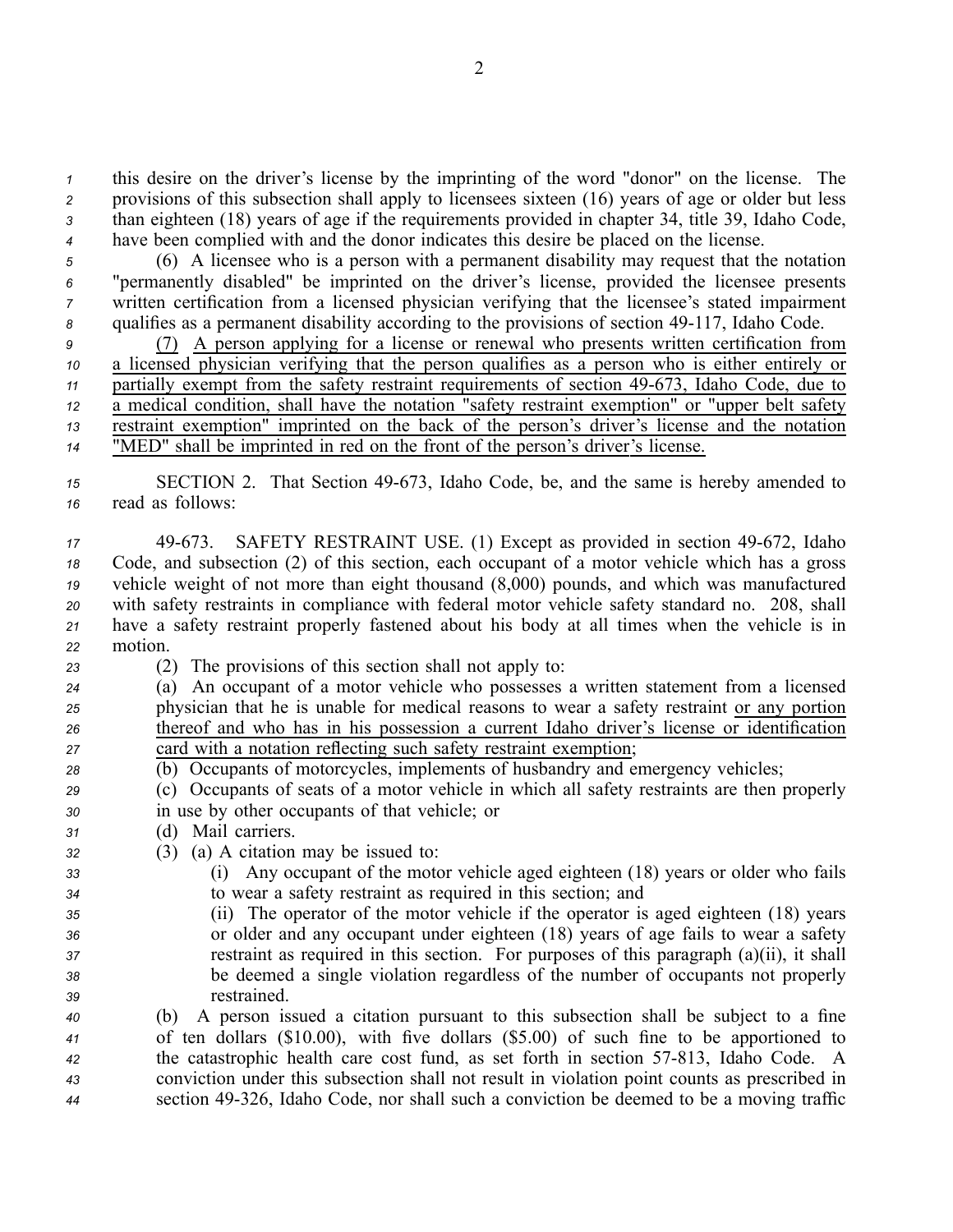*<sup>1</sup>* violation for the purpose of establishing rates of motor vehicle insurance charged by <sup>a</sup> *<sup>2</sup>* casualty insurer.

 (4) A citation may be issued to the operator of the motor vehicle if the operator is under eighteen (18) years of age and the operator or any other occupan<sup>t</sup> who is under eighteen (18) years of age fails to wear <sup>a</sup> safety restraint as required in this section. For purposes of this subsection, it shall be deemed <sup>a</sup> single violation regardless of the number of occupants not properly restrained. A person issued <sup>a</sup> citation pursuan<sup>t</sup> to this subsection shall be subject to <sup>a</sup> fine of ten dollars (\$10.00), five dollars (\$5.00) of such fine to be apportioned to the catastrophic health care cost fund as set forth in section 57-813, Idaho Code, plus court costs. A conviction under this subsection shall not result in violation point counts as prescribed in section 49326, Idaho Code. In addition, <sup>a</sup> conviction under this subsection shall not be deemed to be <sup>a</sup> moving traffic violation for the purpose of establishing rates of motor vehicle insurance charged by <sup>a</sup> casualty insurer.

*<sup>14</sup>* (5) Enforcement of this section by law enforcement officers may be accomplished only *<sup>15</sup>* as <sup>a</sup> secondary action when the operator of the motor vehicle has been detained for <sup>a</sup> suspected *<sup>16</sup>* violation of another law.

 (6) The department shall initiate and conduct an educational program, to the extent sufficient private donations or federal funds for this specific purpose are available to the department, to encourage compliance with the provisions of this section and to publicize the effectiveness of use of safety restraints and other restraint devices in reducing risk of harm to occupants of motor vehicles.

 (7) The department shall evaluate the effectiveness of the provisions of this section and shall include <sup>a</sup> repor<sup>t</sup> of its findings in its annual evaluation repor<sup>t</sup> on the Idaho highway safety plan which it submits to the national highway traffic safety administration and federal highway administration pursuan<sup>t</sup> to 23 U.S.C. section 402.

*<sup>26</sup>* (8) The failure to use <sup>a</sup> safety restraint shall not be considered under any circumstances *<sup>27</sup>* as evidence of contributory or comparative negligence, nor shall such failure be admissible as *<sup>28</sup>* evidence in any civil action with regard to negligence.

*<sup>29</sup>* SECTION 3. That Section 492444, Idaho Code, be, and the same is hereby amended to *<sup>30</sup>* read as follows:

 492444. IDENTIFICATION CARD ISSUED – FOURYEAR OR EIGHTYEAR. (1) The department shall issue <sup>a</sup> distinguishing identification card which shall set forth the information contained in the application, in <sup>a</sup> form as prescribed by the department. All identification cards issued on or after January 1, 1993, shall not contain the applicant's social security number. An applicant's social security number shall be exemp<sup>t</sup> from disclosure excep<sup>t</sup> for inquiries from agencies or institutions authorized to obtain such information by federal law or regulation, from peace officers or from jury commissioners. Each card shall have printed on it the applicant's full name, date of birth, Idaho residence address, sex, weight, height, eye color, hair color, and shall be issued <sup>a</sup> distinguishing number assigned to the applicant. Each card shall also have printed on it the name of this state, the date of issuance, and the date of expiration. An identification card shall not be valid until it has been signed on the signature line by the applicant. Each card shall bear upon it <sup>a</sup> color photograph of the applicant which shall be taken by the examiner at the time of application. The photograph shall be taken without headgear or other clothing or device that disguises or otherwise conceals the face or head of the applicant. A waiver may be granted by the department allowing the applicant to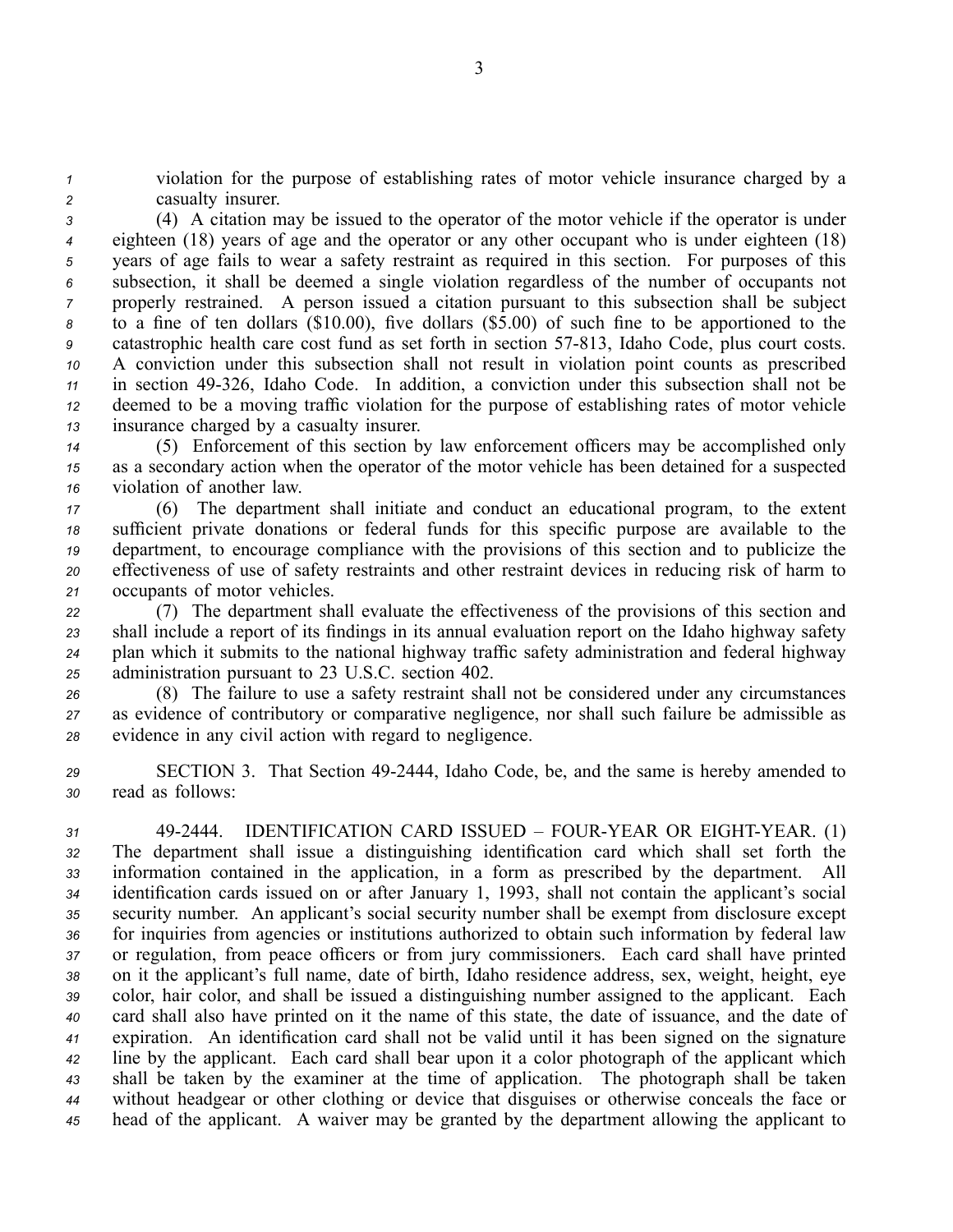*<sup>1</sup>* wear headgear or other head covering for medical, religious or safety purposes so long as the *<sup>2</sup>* face is not disguised or otherwise concealed. At the reques<sup>t</sup> of the applicant, an identification *<sup>3</sup>* card may contain <sup>a</sup> statement or indication of the medical condition of the applicant.

 No person shall receive an identification card unless and until he surrenders to the department all identification cards in his possession issued to him by Idaho or any other jurisdiction, or any driver's license issued by any other jurisdiction within the United States, or until he executes an affidavit that he does not possess an identification card or any driver's *<sup>8</sup>* license.

 Identification cards issued to persons under eighteen (18) years of age shall include <sup>a</sup> notation "under 18 until (month, day, year)," and identification cards issued to persons eighteen (18) years of age to twenty-one (21) years of age shall include a notation "under 21 until 12 (month, day, year)." The nonrefundable fee for a four-year identification card issued to persons twenty-one (21) years of age or older shall be seven dollars and fifty cents (\$7.50) of which five dollars (\$5.00) shall be retained by the county and credited to the current expense fund, and two dollars and fifty cents (\$2.50) shall be deposited in the state treasury to the credit of the highway distribution account. The nonrefundable fee for identification cards issued to persons under twenty-one (21) years of age shall be six dollars and fifty cents (\$6.50), of which five dollars (\$5.00) shall be retained by the county and credited to the current expense fund, and one dollar and fifty cents (\$1.50) shall be deposited in the state treasury to the credit of the highway distribution account. The nonrefundable fee for an eight-year identification card shall be fifteen dollars (\$15.00) of which ten dollars (\$10.00) shall be retained by the county and credited to the current expense fund, and five dollars (\$5.00) shall be deposited in the state treasury to the credit of the highway distribution account. At the option of the applicant, the identification card issued to <sup>a</sup> person twentyone (21) years of age or older shall expire either on the cardholder's birthday in the fourth year or the eighth year following issuance of the card, excep<sup>t</sup> as otherwise provided in subsection (3) of this section. Every identification card issued to <sup>a</sup> person under eighteen (18) years of age shall expire five (5) days after the person's eighteenth birthday, excep<sup>t</sup> as otherwise provided in subsection (3) of this section. Every identification card issued to a person eighteen (18) years of age but under twenty-one 30 (21) years of age shall expire five (5) days after the person's twenty-first birthday, except as otherwise provided in subsection (3) of this section.

 Individuals required to register in compliance with section 3 of the federal military selective service act, 50 U.S.C. App. 451 et seq., as amended, shall be provided an opportunity to fulfill such registration requirements in conjunction with an application for an identification card. Any registration information so supplied shall be transmitted by the department to the selective service system.

*37* (2) Every identification card, except those issued to persons under twenty-one (21) years *<sup>38</sup>* of age, shall be renewable on or before its expiration, but not more than twelve (12) months *<sup>39</sup>* before, and upon application and paymen<sup>t</sup> of the required fee.

 (3) Every identification card issued to <sup>a</sup> person who is not <sup>a</sup> citizen or permanen<sup>t</sup> legal resident of the United States shall have an expiration date that is the same date as the end of lawful stay in the United States as indicated on documents issued and verified by the department of homeland security, provided however, that the expiration date shall not extend beyond the expiration date for the same category of identification card issued to citizens. Persons whose department of homeland security documents do not state an expiration date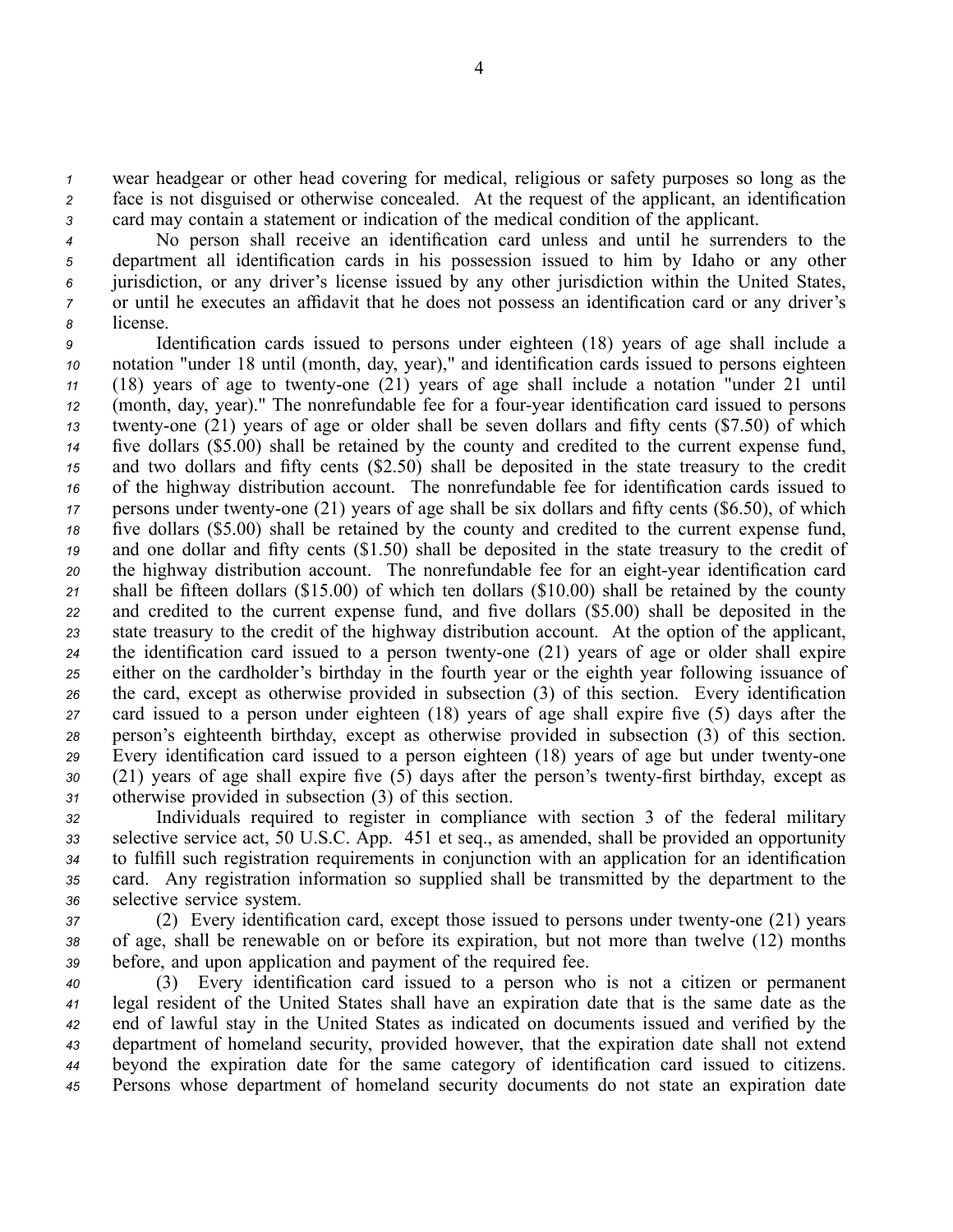*<sup>1</sup>* shall be issued an identification card with an expiration date of one (1) year from the date of *<sup>2</sup>* issuance.

 (4) When an identification card has been expired for less than twelve (12) months, the renewal of the identification card shall start from the original date of expiration regardless of the year in which the application for renewal is made. If the identification card is expired for more than twelve (12) months, the application shall expire, at the option of the applicant, on the applicant's birthday in the fourth year or the eighth year following reissuance of the identification card, excep<sup>t</sup> as otherwise provided in subsection (3) of this section.

 (5) A person possessing an identification card who desires to donate any or all organs or tissue in the event of death, and who has completed <sup>a</sup> document of gift pursuan<sup>t</sup> to the provisions for donation of anatomical gifts as set forth in chapter 34, title 39, Idaho Code, may, at the option of the donor, indicate this desire on the identification card by the imprinting of the word "donor" on the identification card. The provisions of this subsection shall apply to persons possessing an identification card who are sixteen (16) years of age or older but less than eighteen (18) years of age if the requirements provided in chapter 34, title 39, Idaho Code, have been complied with.

 (6) A person possessing an identification card or an applicant for an identification card who is <sup>a</sup> person with <sup>a</sup> permanen<sup>t</sup> disability may reques<sup>t</sup> that the notation "permanently disabled" be imprinted on the identification card, provided the person presents written certification from <sup>a</sup> licensed physician verifying that the person's stated impairment qualifies as 21 a permanent disability according to the provisions of section 49-117, Idaho Code.

 (7) A person applying for an identification card or renewal of an identification card who presents written certification from <sup>a</sup> licensed physician verifying that the person qualifies as <sup>a</sup> person who is either entirely or partially exemp<sup>t</sup> from the safety restraint requirements of <sup>25</sup> section 49-673, Idaho Code, due to a medical condition, shall have the notation "safety restraint" exemption" or "upper belt safety restraint exemption" imprinted on the back of the person's identification card and the notation "MED" shall be imprinted in red on the front of the person's identification card.

*<sup>29</sup>* (8) In the case of <sup>a</sup> name change, the applicant shall provide legal documentation to *<sup>30</sup>* verify the change in accordance with department rules.

 (89) Whenever any person, after applying for or receiving an identification card, shall move from the address shown on the application or on the identification card issued, that person shall, within thirty (30) days, notify the transportation department in writing of the old and new addresses.

 (910) The department shall cancel any identification card upon determining that the person was not entitled to the issuance of the identification card, or that the person failed to give the required and correct information in his application or committed fraud in making the application. Upon cancellation, the person shall surrender the canceled identification card to the department.

*<sup>40</sup>* (101) If any person shall fail to return to the department the identification card as *<sup>41</sup>* required, the department may direct any peace officer to secure its possession and return the *<sup>42</sup>* identification card to the department.

43 (142) The department may issue a no-fee identification card to an individual whose driver's license has been canceled and voluntarily surrendered as provided in section 49322(4), Idaho Code. The identification card may be renewed at no cost to the applicant as long as the driver's license remains canceled.